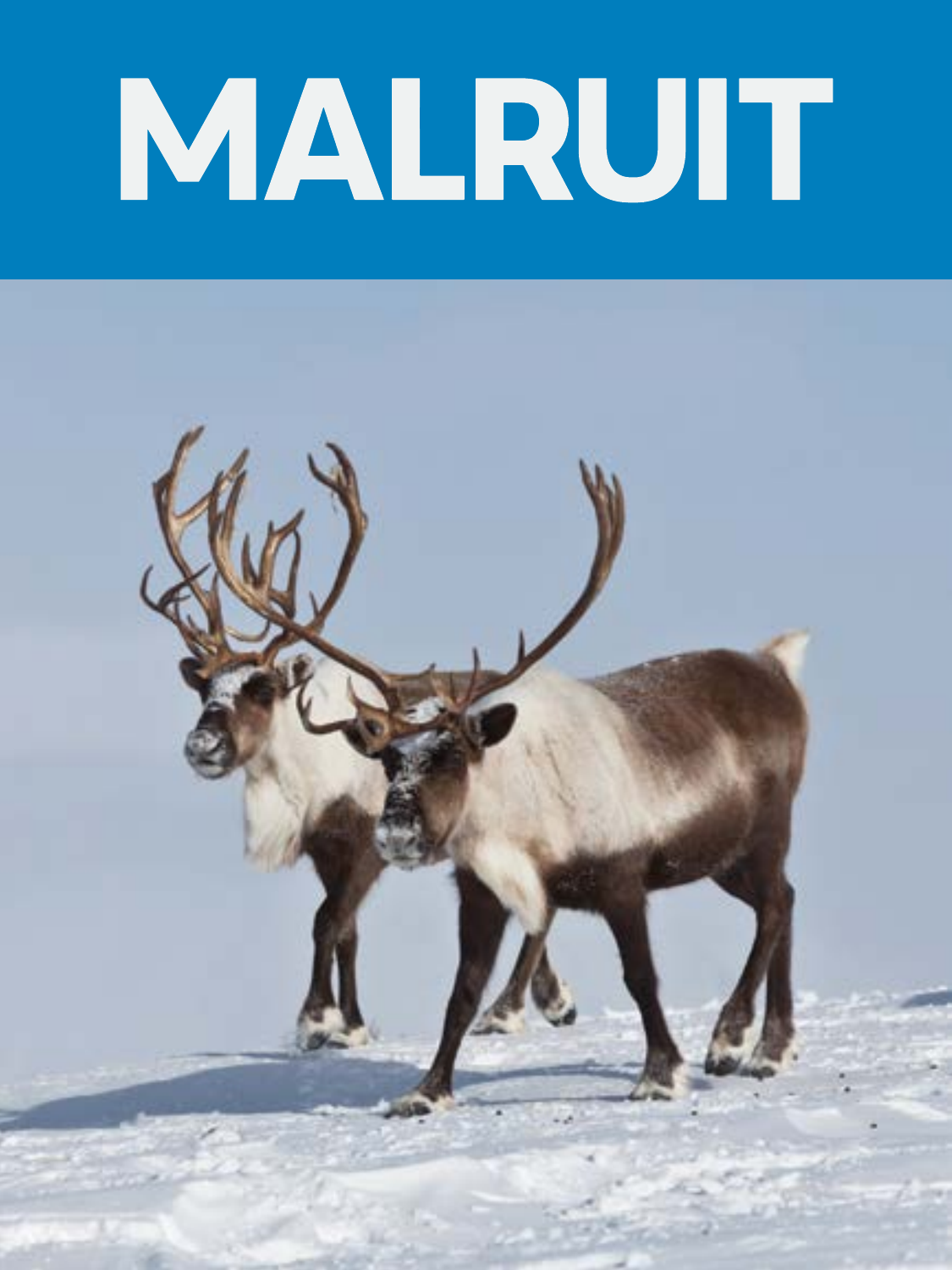Published by Inhabit Education | www.inhabiteducation.com

Inhabit Education (Iqaluit), P.O. Box 2129, Iqaluit, Nunavut, X0A 1H0 (Toronto), 191 Eglinton Avenue East, Suite 301, Toronto, Ontario, M4P 1K1

Design and layout copyright © 2018 Inhabit Education

Text copyright © Inhabit Education · Photographs: © Sergey Krasnoshchokov/ shutterstock.com, cover, page 4, 5 · © Scandphoto/shutterstock.com, page 2 · © GM Photo Images / Alamy Stock Photo, page 3 · © Christopher Meder/ shutterstock.com, page 6 · © PavelSvoboda/shutterstock.com, page 7 · © Sean Donohue Photo/shutterstock.com, page 8 · © Dan Bach Kristensen/shutterstock.com, page 9 · © Volt Collection/shutterstock.com, page 10 · © Ton Koene / Alamy Stock Photo, page 11 ·© Yongyut Kumsri/shutterstock.com, page 12

#### **Working Group**

| Neil Christopher  | Rosemarie Meyok | Hannah Gifford    |
|-------------------|-----------------|-------------------|
| Danny Christopher | Julia Ogina     | Amelia Spedaliere |
| Gwen Angulalik    | Maren Vsetula   | Matthew Hoffman   |

All rights reserved. The use of any part of this publication reproduced, transmitted in any form or by any means, electronic, mechanical, photocopying, recording, or otherwise, or stored in a retrievable system, without written consent of the publisher, is an infringement of copyright law.

Printed in Canada.

ISBN: 978-0-2287-0038-8



INHABIT EDUCATION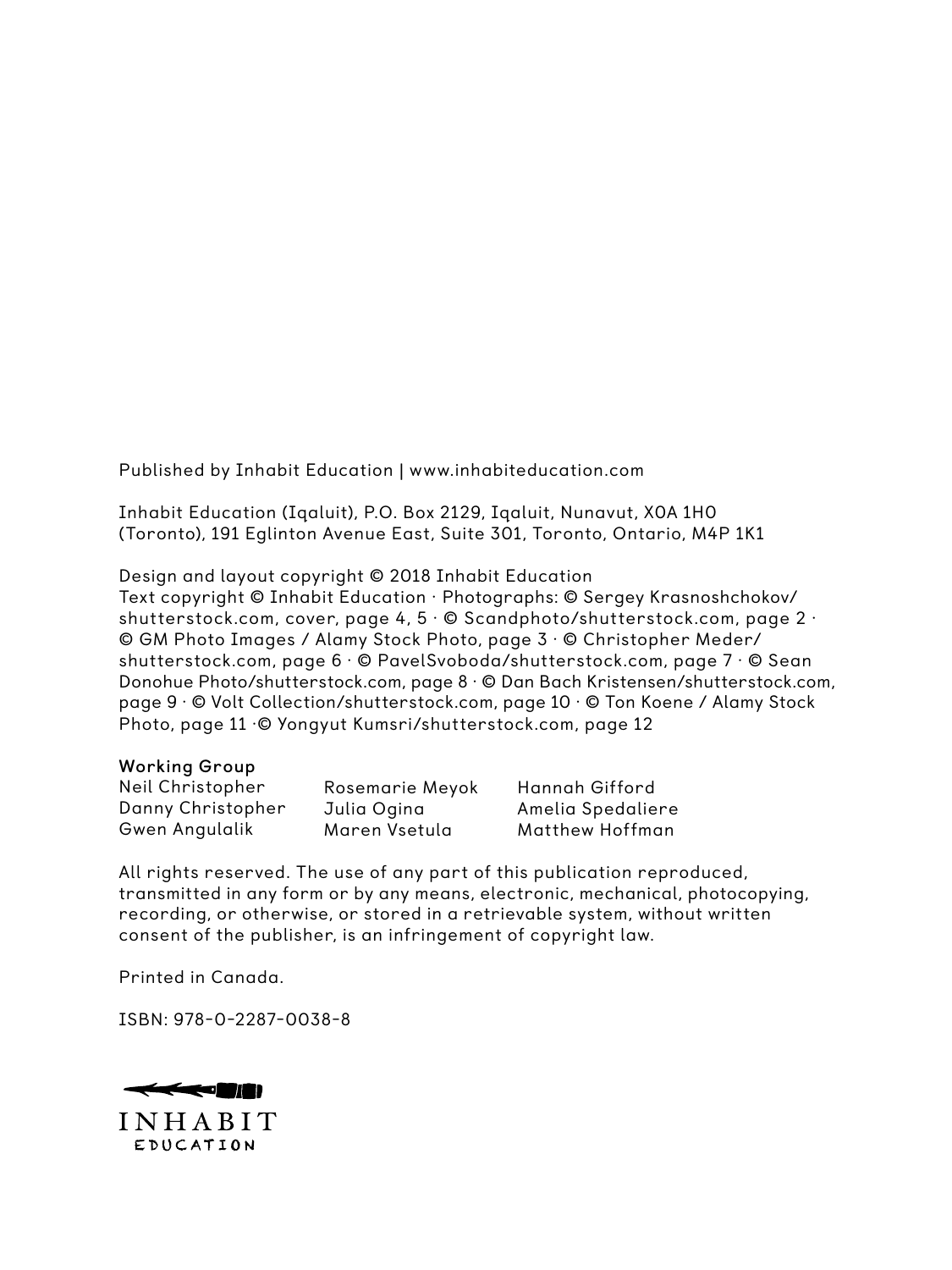## MALRUIT



TITIRAQTAA Louise Flaherty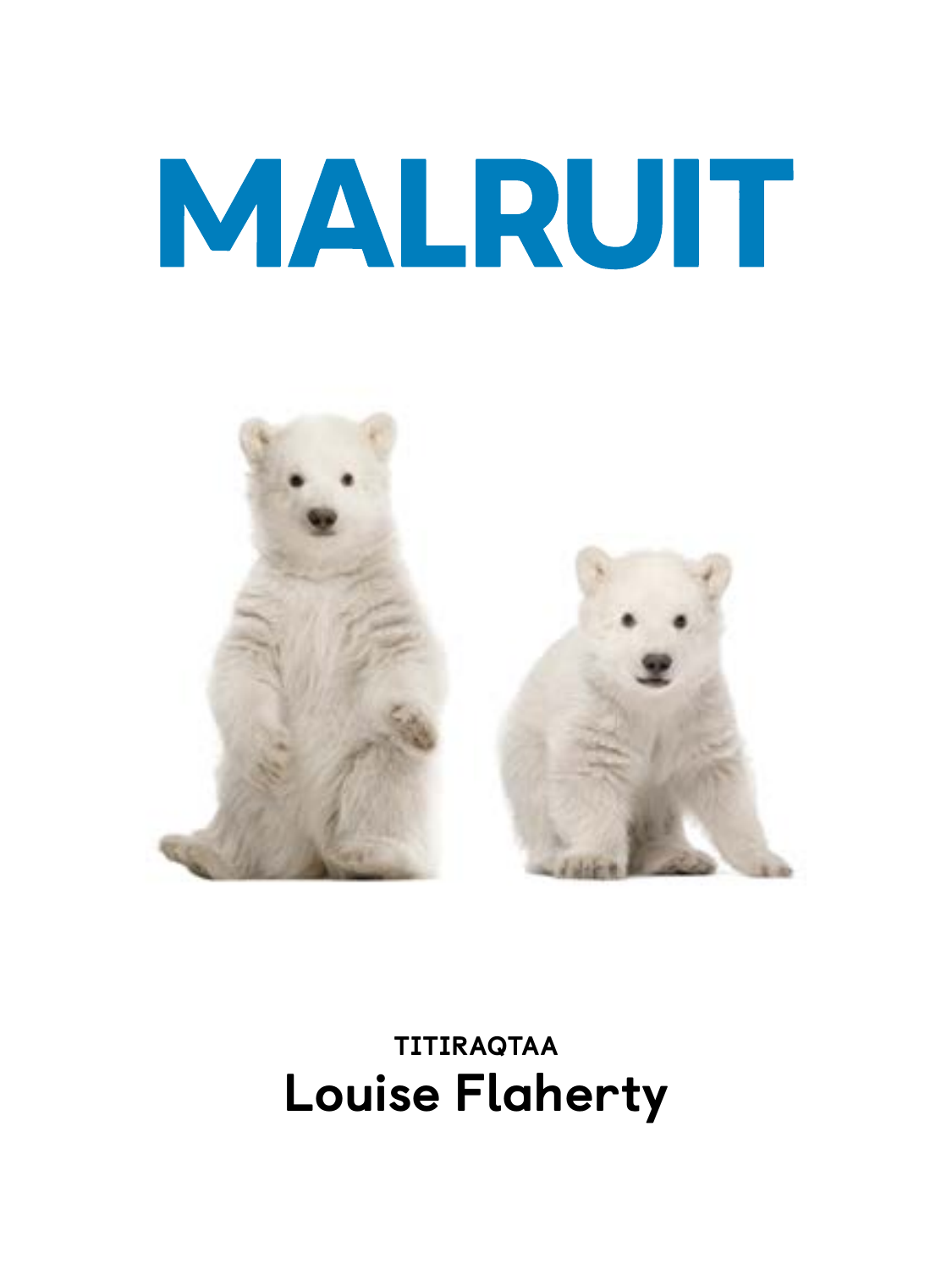

#### Uvva tingmijjak.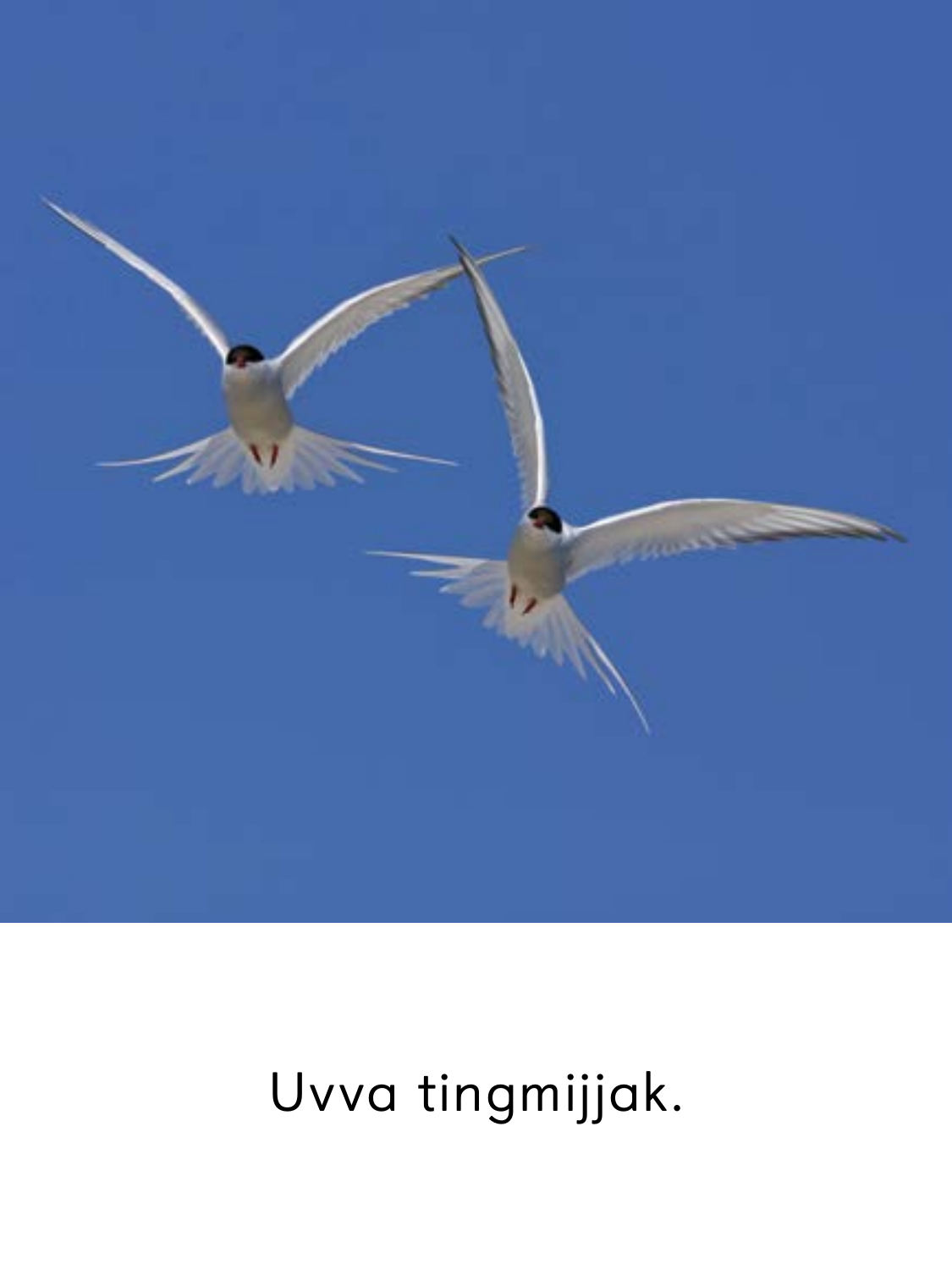

## Uvva qainnak.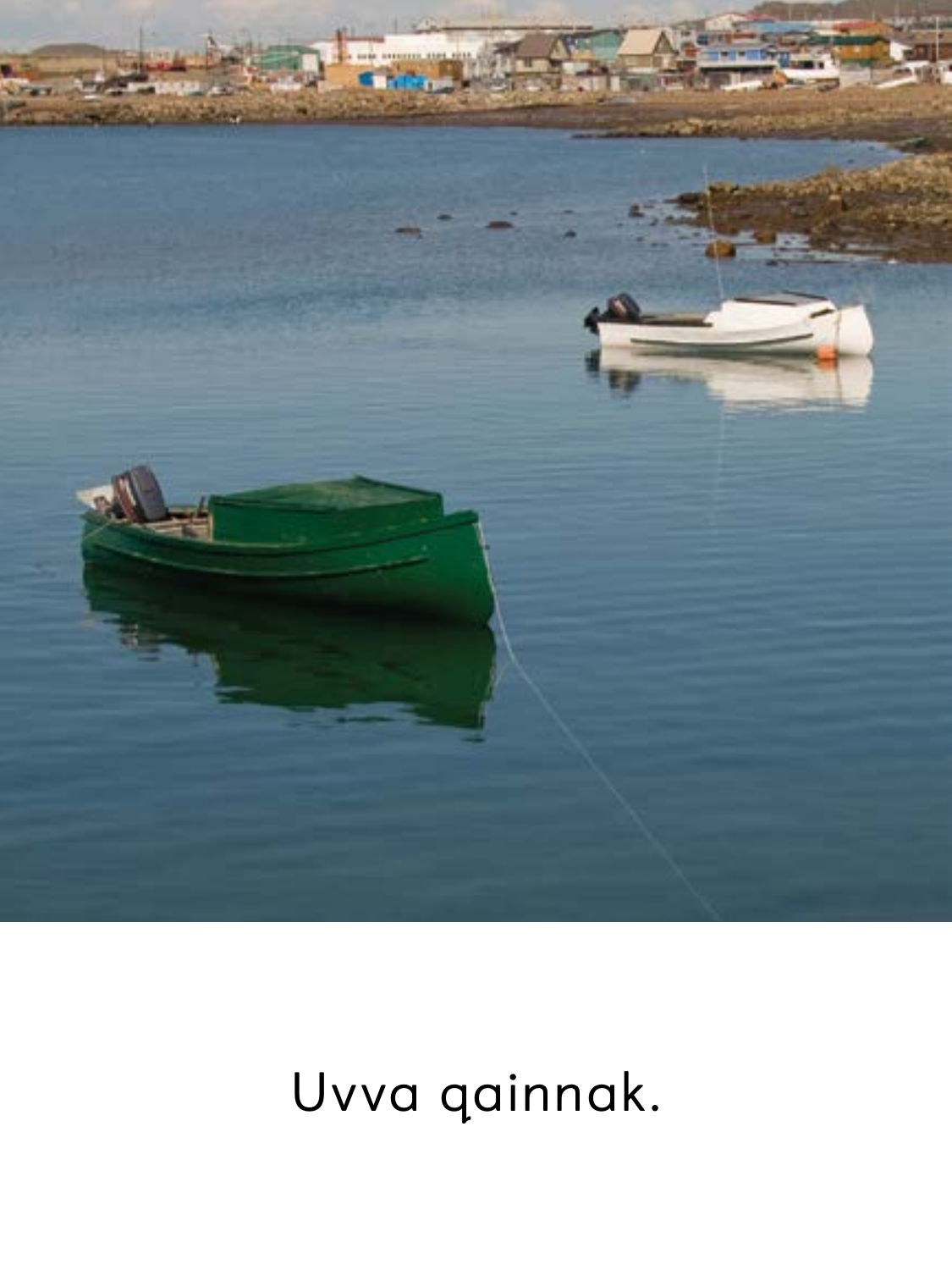

Uvva tuktuk.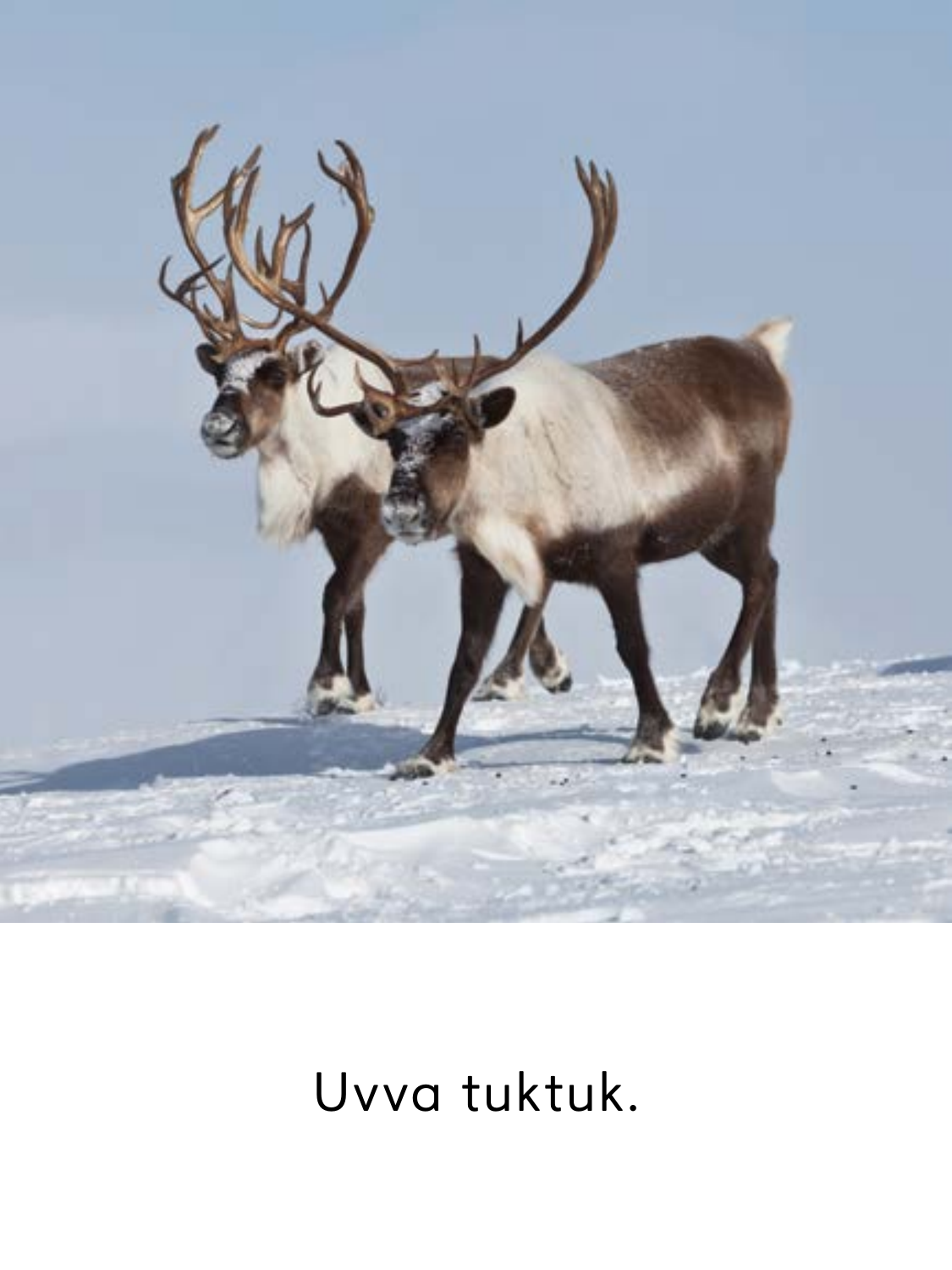

#### Uvva nannuk.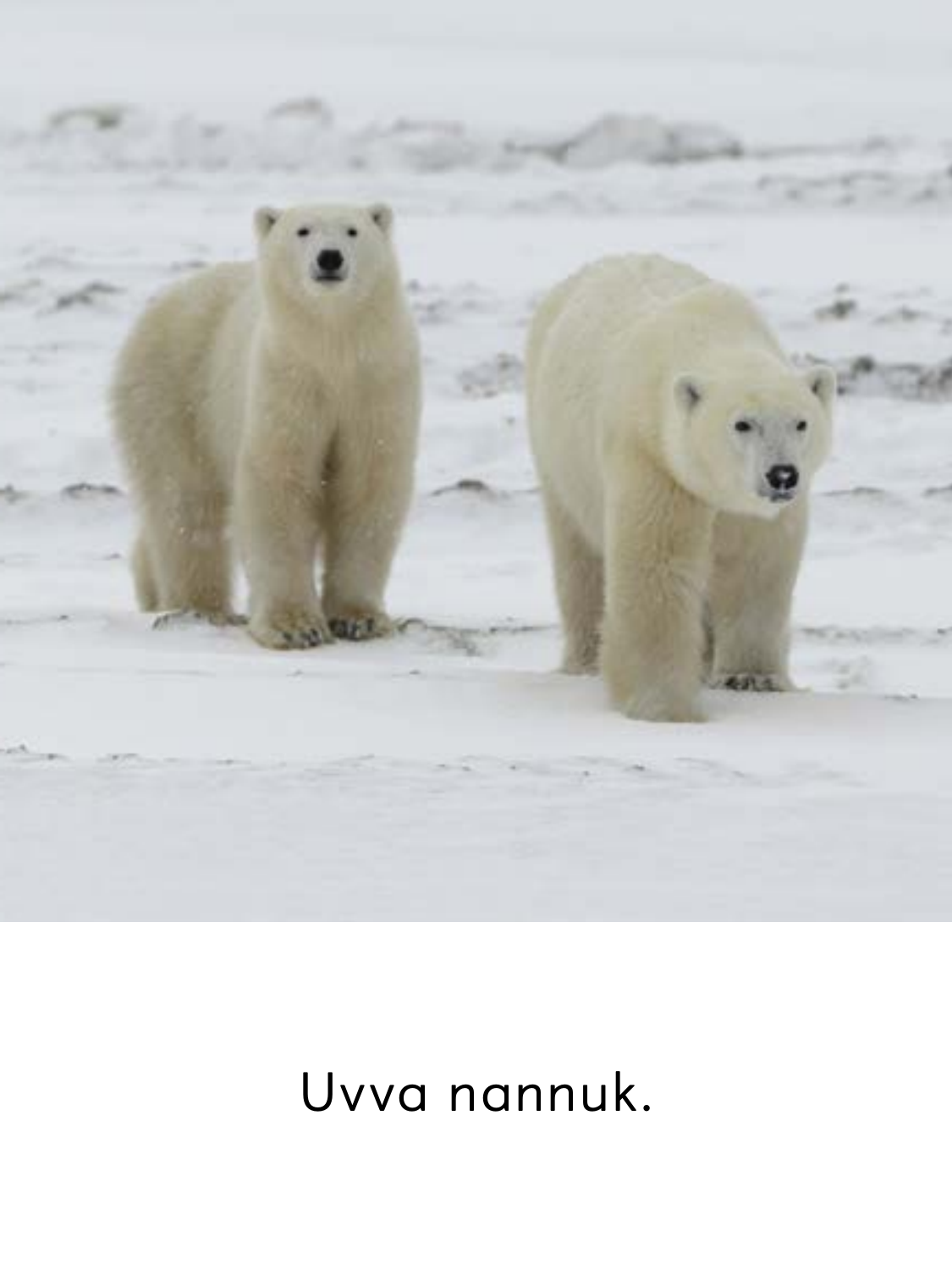

#### Uvva inukhuuk.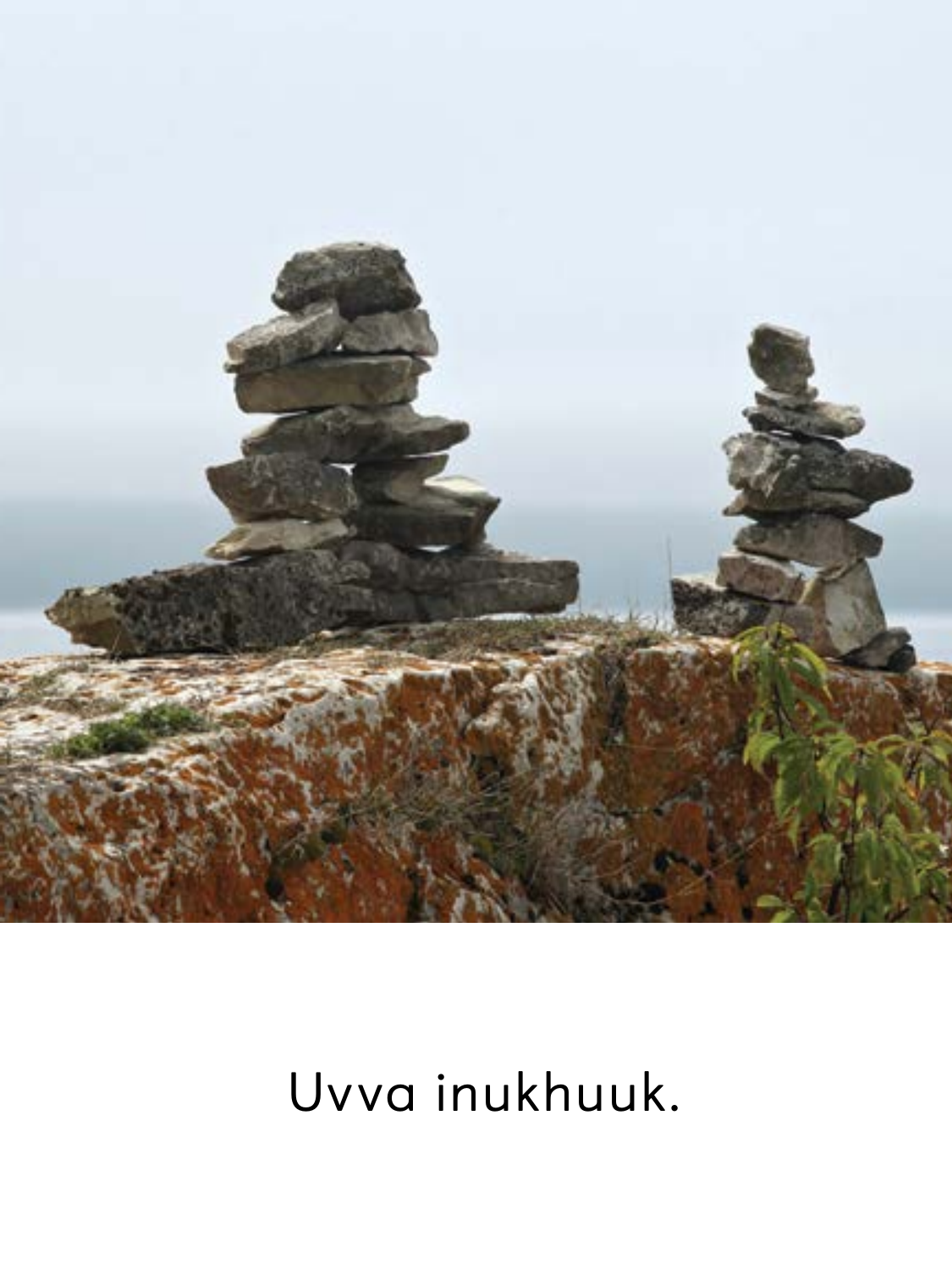

## Uvva igluk.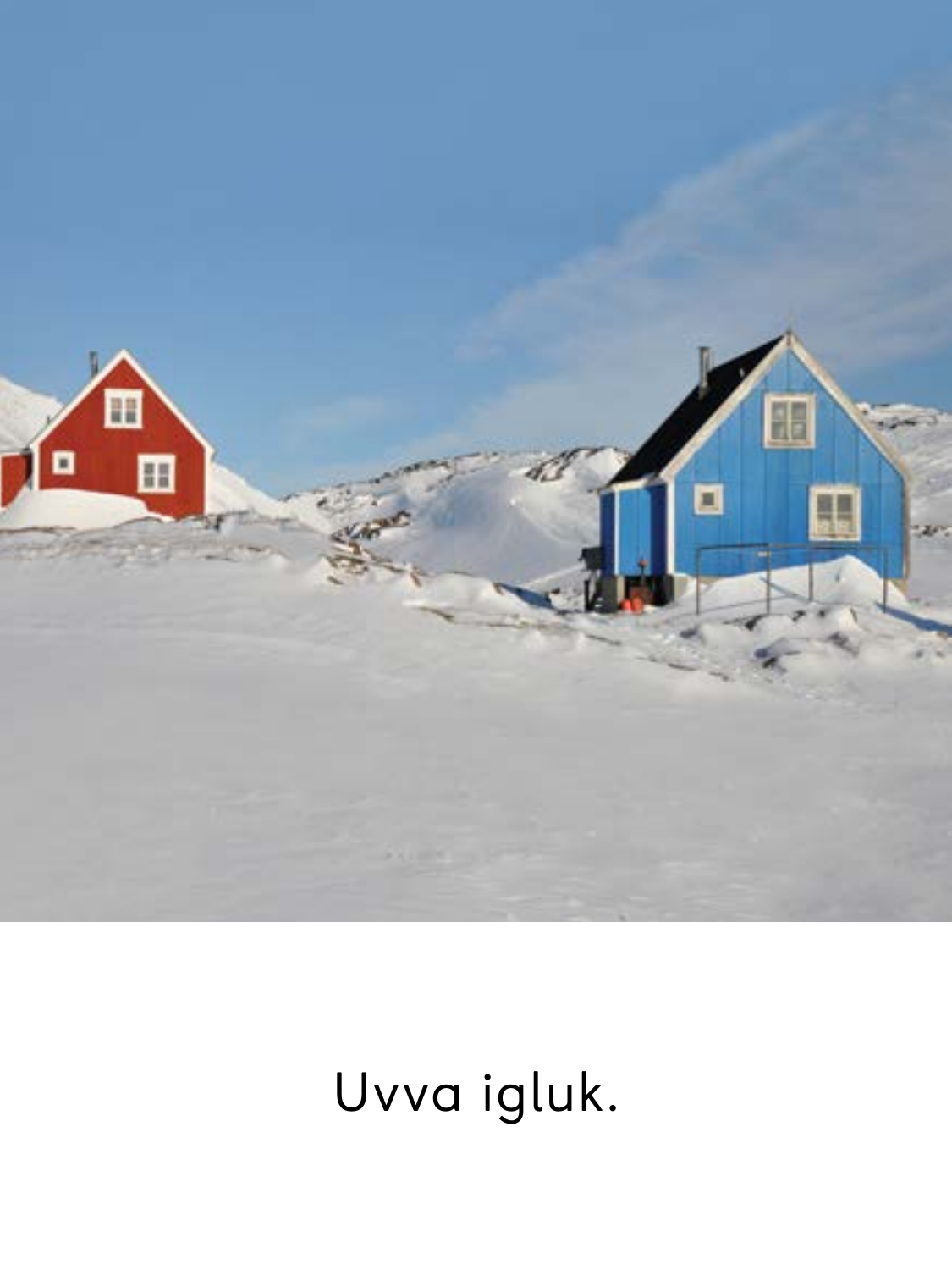

Uvva sikiituuk.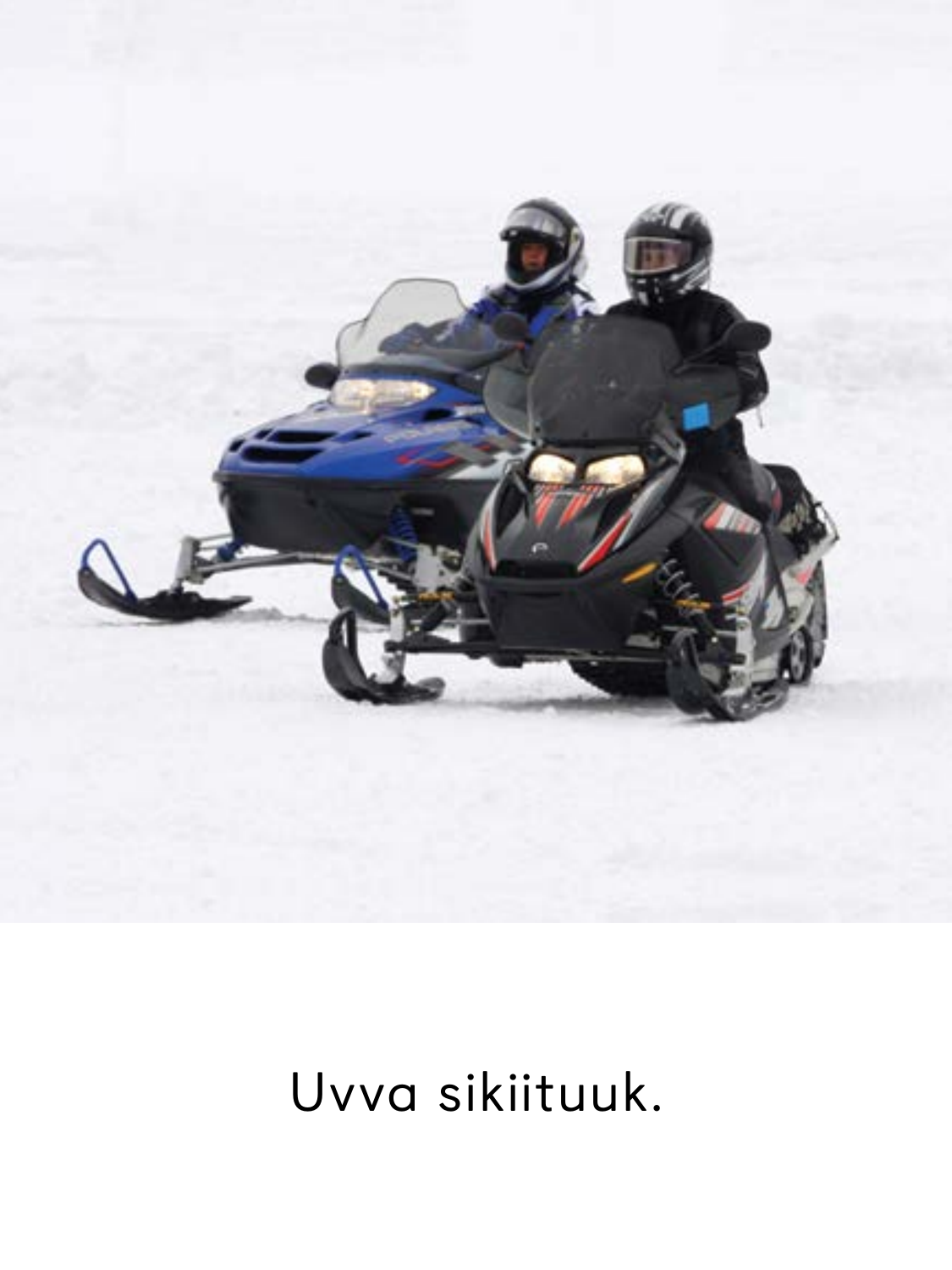

#### Uvva iqalluk.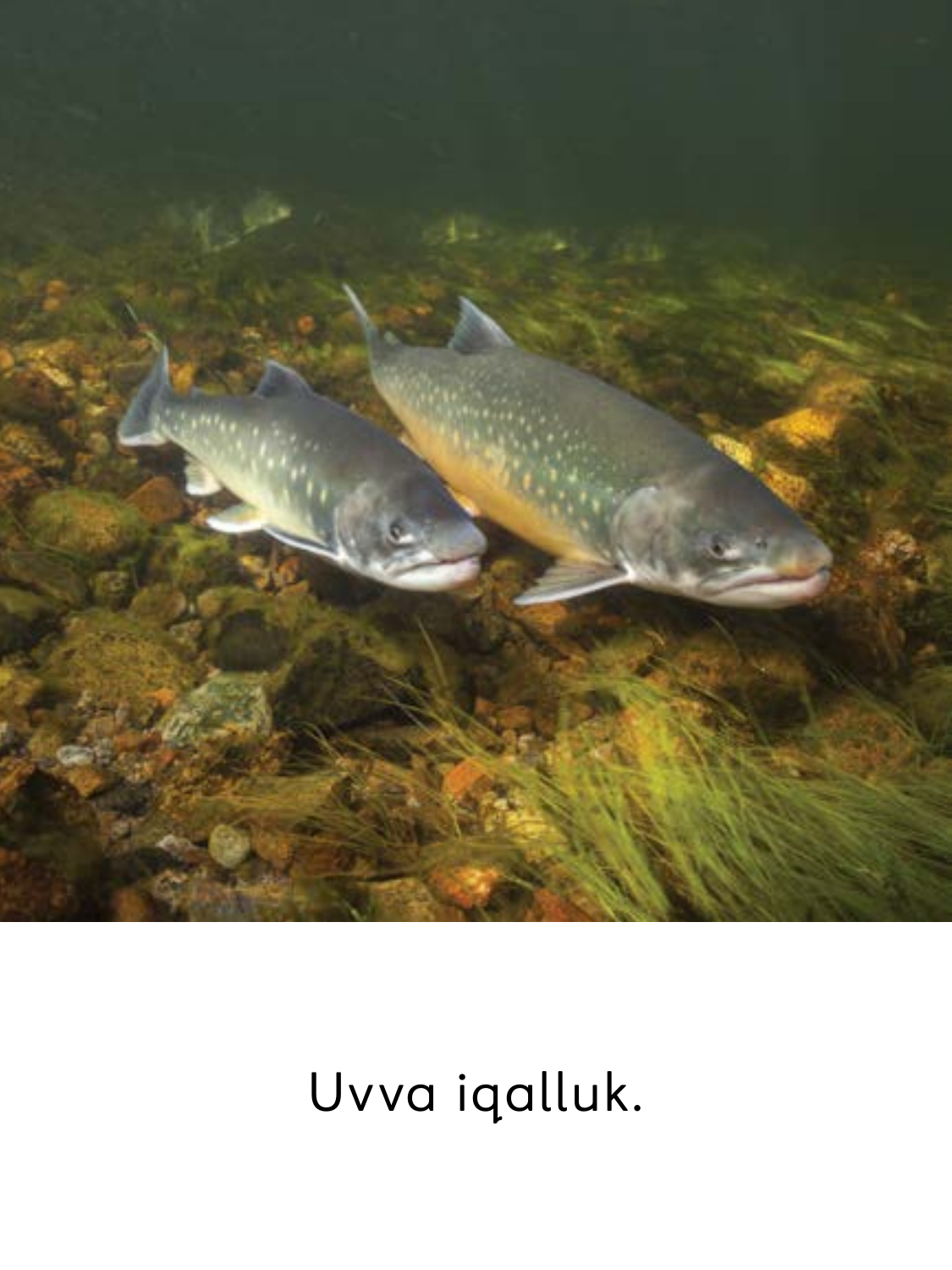

Uvva aivrik.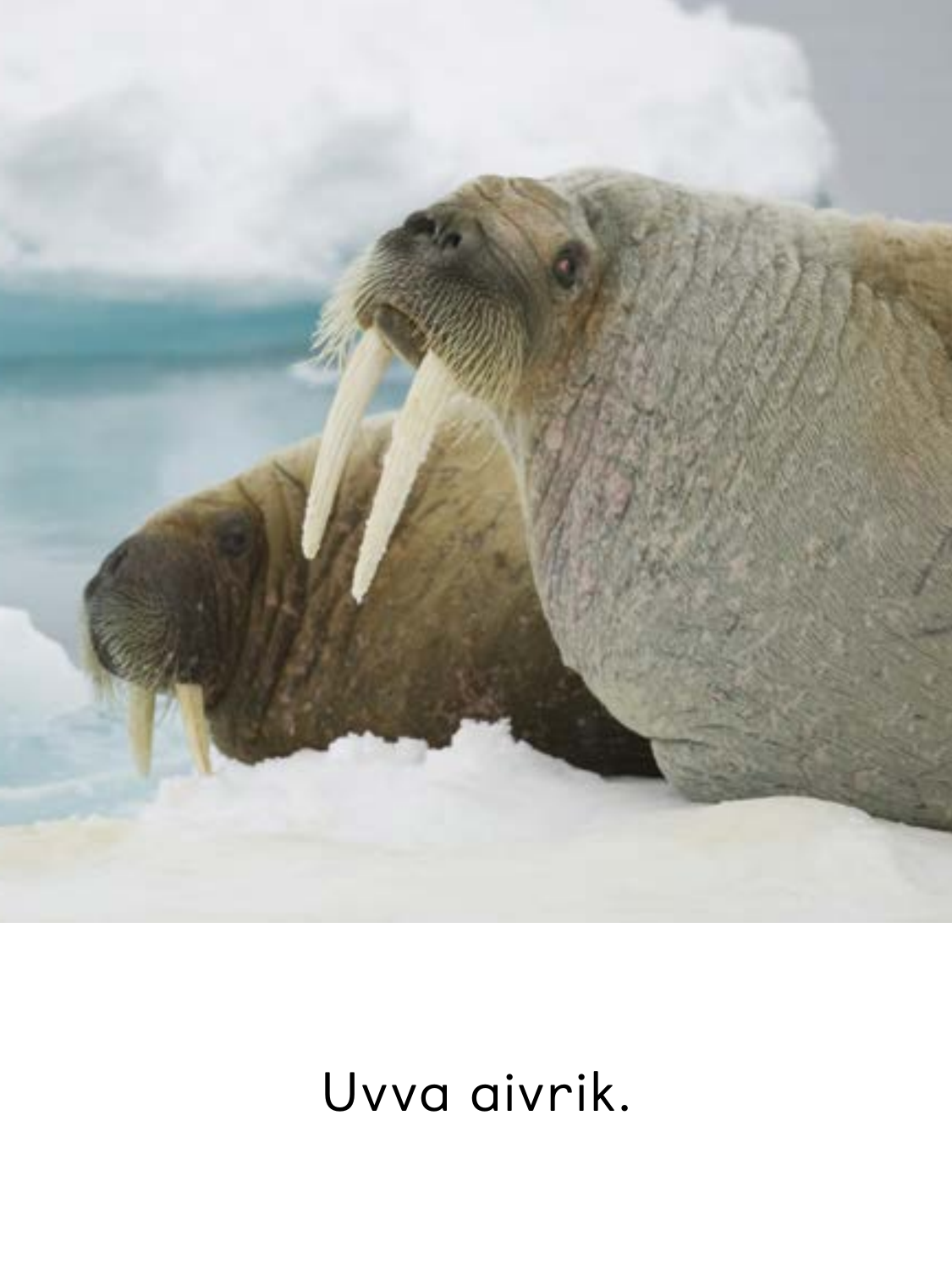

#### Uvva angunahuaqtik.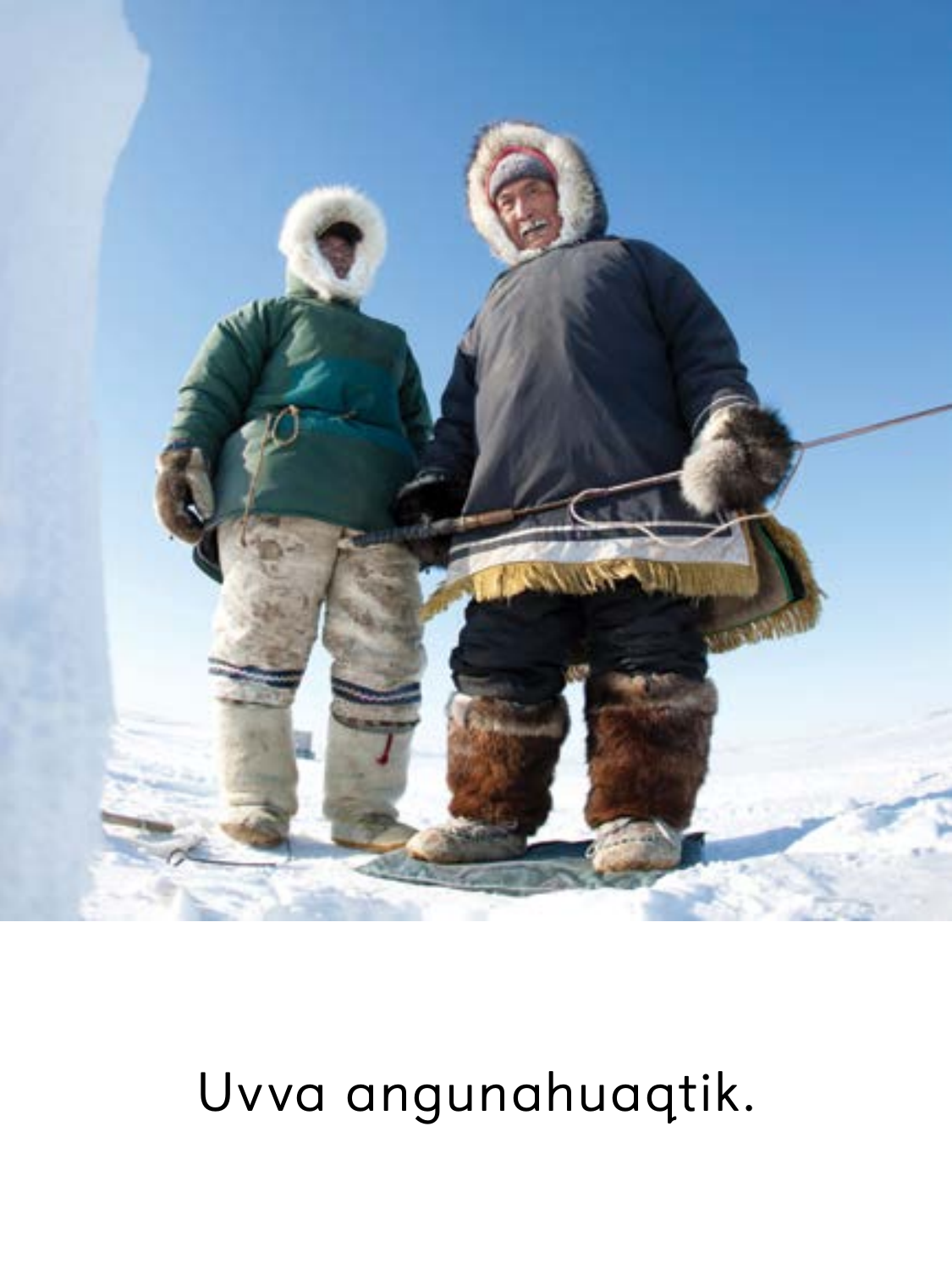

#### Uvva aalliak.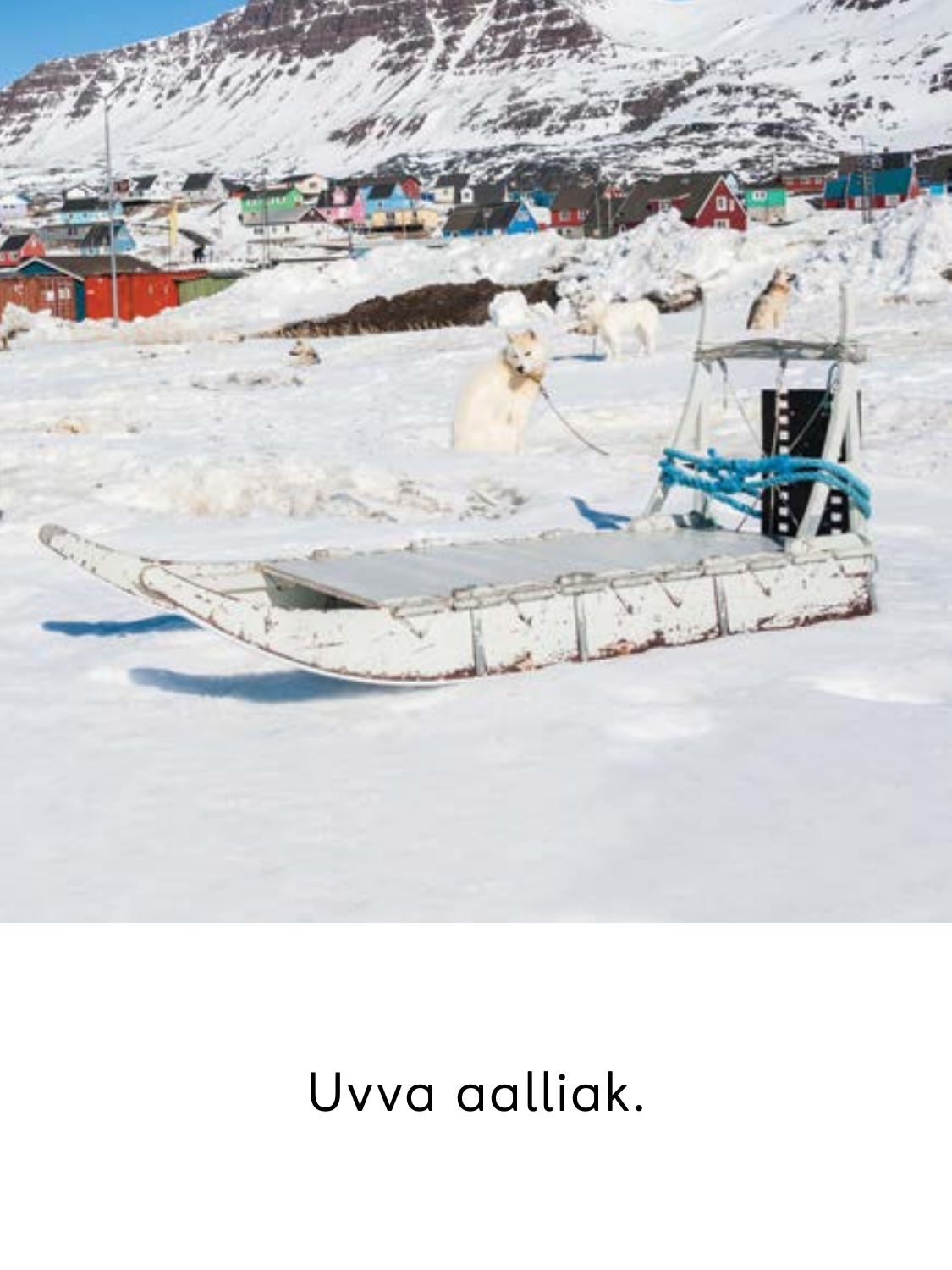#### **Nunavummi** Reading Series

The Nunavummi Reading Series is a Nunavut-developed series that supports literacy learning while teaching readers about the people, traditions, and environment of the Canadian Arctic.

| evel  | $\bullet$ 8-12 pages<br>• One sentence per page<br>• Sentences are very short, basic, and repetitive<br>· Basic punctuation (periods only)<br>. Highly supportive images help readers decode<br>the sentences                                                         |
|-------|-----------------------------------------------------------------------------------------------------------------------------------------------------------------------------------------------------------------------------------------------------------------------|
|       | $\bullet$ 8-12 pages<br>· One sentence per page<br>· Sentences become longer and more<br>varied<br>· Punctuation includes mostly periods,<br>with very few question marks and<br>exclamation marks<br>. Highly supportive images help readers<br>decode the sentences |
| Level | $\bullet$ 8-12 pages<br>• 1-2 sentences per page<br>· More complicated and varied sentences<br>. Punctuation includes mostly periods, with<br>some question marks and exclamation marks<br>• Highly supportive images help readers decode<br>the sentences            |